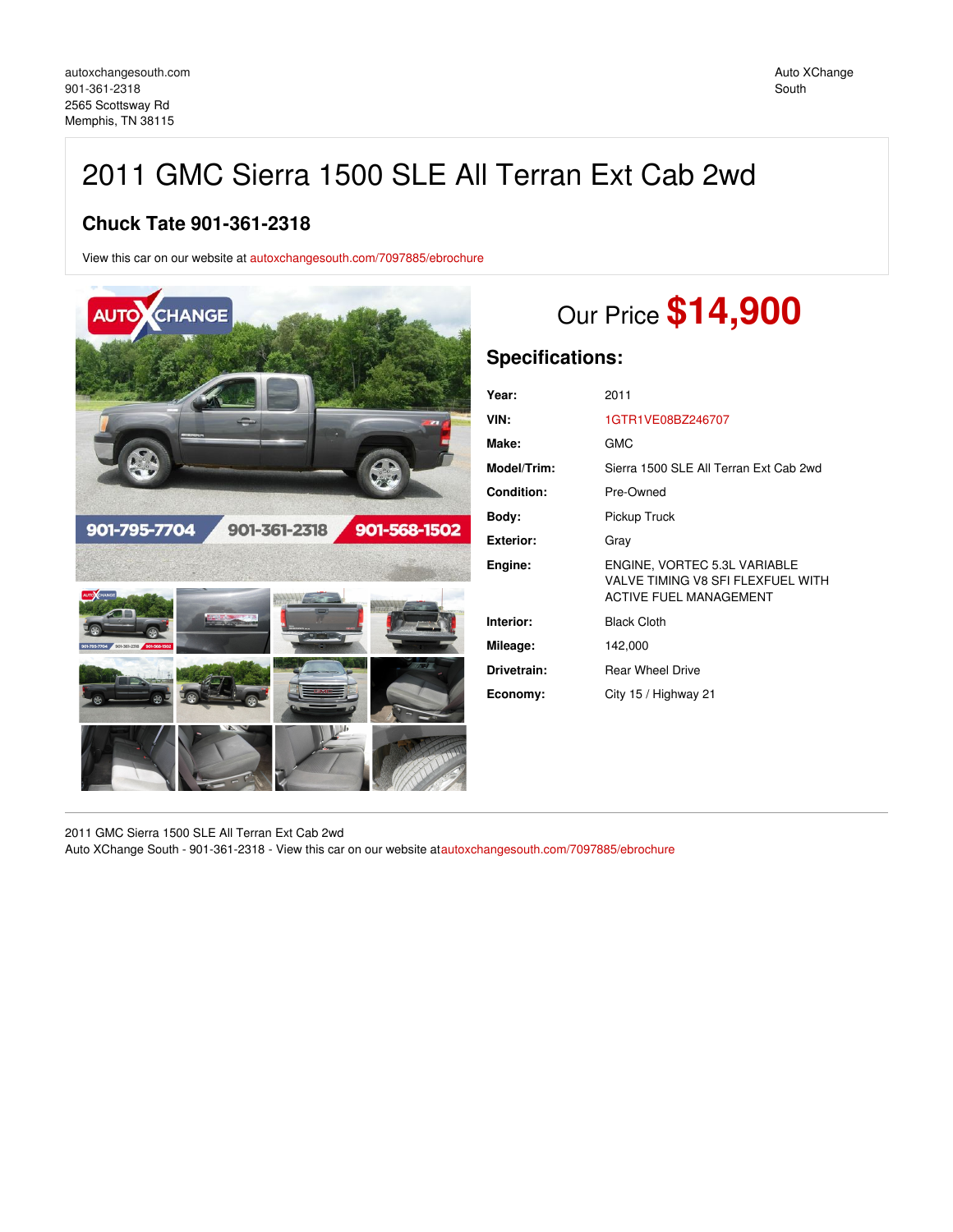



#### 2011 GMC Sierra 1500 SLE All Terran Ext Cab 2wd

Auto XChange South - 901-361-2318 - View this car on our website at[autoxchangesouth.com/7097885/ebrochure](https://autoxchangesouth.com/vehicle/7097885/2011-gmc-sierra-1500-sle-all-terran-ext-cab-2wd-memphis-tn-38115/7097885/ebrochure)



- Headliner, Opal Gray-colored cloth with matching retainer moldings
- Instrumentation, analog with speedometer, fuel level, engine temperature, and tachometer (Includes voltmeter and oil pressure indicators.)
- Lighting, interior with dome and reading lights, illuminated entry feature and backlit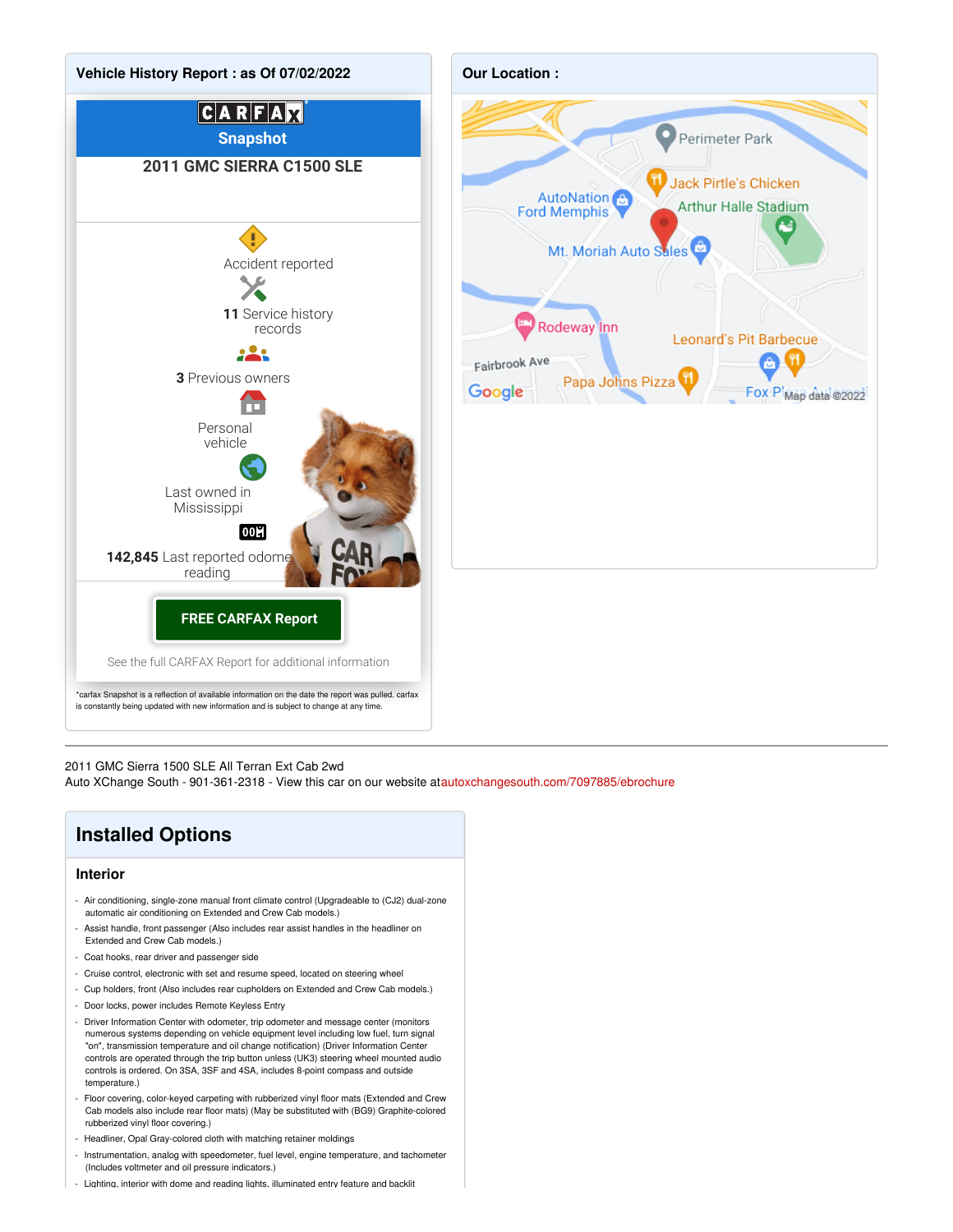instrument panel switches

- Mirror, inside rearview manual day/night
- Power outlets 2 auxiliary instrument panel-mounted with covers, 12-volt
- Remote vehicle starter prep package includes Remote Keyless Entry with 2 transmitters, panic button and content theft alarm (To enable remote start capability, new key fobs and vehicle reprogramming are required. Please see dealer for details. Remote Keyless Entry does not lock/unlock tailgate.)
- Seat adjuster, manual lumbar control on the driver-side Seat trim, Premium Cloth

- Lighting, interior with dome and reading lights, illuminated entry feature and backlit

- Seat, rear 60/40 folding bench (folds up), 3-passenger, folding (includes child seat top tether anchor) (Requires Extended or Crew Cab Models.)
- Seats, front 40/20/40 split-bench 3-passenger, driver and front passenger manual reclining, center fold-down armrest with storage, lockable storage compartment in seat cushion (includes auxiliary power outlet), adjustable outboard head restraints and storage pockets on Extended and Crew Cab models
- Steering column Tilt-Wheel, adjustable with brake/transmission shift interlock
- Steering wheel, leather-wrapped with theft-deterrent locking feature
- Visors, driver and front passenger sliding with clip and illuminated vanity mirror on driver and passenger-side, Opal Gray-colored
- Warning tones headlamp on, key-in-ignition, driver and passenger buckle up reminder and turn signal on
- Windows, power with driver Express-Down
- Windows, power, rear access door (Requires Extended Cab Models.)

#### **Exterior**

- Air dam, Black- Bumper, front chrome (Includes body-color bumper top caps.)
- Bumper, rear chrome, step-style with pad- Door handles, black
- Glass, Solar-Ray deep-tinted (all windows except light-tinted glass on windshield and driver- and front passenger-side glass) (With Regular Cab models, includes rear window. With Extended Cab models, includes rear and rear quarter windows. With Crew Cab models or (C49) rear-window defogger, includes light-tinted rear window. Included with (PCM) Work Truck Preferred Package.)
- Grille, chrome surround (Not included when (VAT) Chrome grille, LPO is ordered.)
- Headlamps, dual halogen composite with automatic exterior lamp control and flash-to-pass feature
- Lamps, dual cargo area lamps
- Mirrors, outside heated power-adjustable, Black, manual-folding (Upgradeable to (DPN) outside vertical camper mirrors. Upgradeable to (DL3) outside heated, power adjustable, power folding mirrors if (GAT) All-Terrain Package or (X31) Body Color All-Terrain Package is ordered.)
- Moldings, bodyside, body-colored (Moldings are deleted if any SEO paint is ordered.)
- Spare tire lock keyed cylinder lock that utilizes same key as ignition and door
- Tailgate protection, top of tailgate protection cap
- Tire carrier outside spare, winch-type mounted under frame at rear
- Tires, P245/70R17 all-season, blackwall includes a blackwall spare tire (Requires 2WD models. Not available with (Z71) Off-Road Suspension Package.)
- Wheel, 17" (43.2 cm) steel spare (spare wheel will not cosmetically match the other 4 wheels)
- Wheels, 4 17" x 7.5" (43.2 cm x 19.1 cm) 6-lug chrome-styled steel includes chrome center caps (spare wheel will not cosmetically match the other 4 wheels) (Upgradeable to (N88) 4 - 17" x 7.5" (43.2 cm x 19.1 cm) 6-lug polished cast aluminum wheels or (S84) 4 - 20" x 8.5" (50.8 cm x 21.6 cm) chrome-clad aluminum wheels. Not available with (Z71) Off-Road Suspension Package.)
- Wipers, front intermittent wet-arm with pulse washers

#### **Safety**

- Air conditioning, single-zone manual front climate control (Upgradeable to (CJ2) dual-zone automatic air conditioning on Extended and Crew Cab models.)
- Assist handle, front passenger (Also includes rear assist handles in the headliner on Extended and Crew Cab models.)
- Coat hooks, rear driver and passenger side
- Cruise control, electronic with set and resume speed, located on steering wheel
- Cup holders, front (Also includes rear cupholders on Extended and Crew Cab models.)
- Door locks, power includes Remote Keyless Entry
- Driver Information Center with odometer, trip odometer and message center (monitors numerous systems depending on vehicle equipment level including low fuel, turn signal "on", transmission temperature and oil change notification) (Driver Information Center controls are operated through the trip button unless (UK3) steering wheel mounted audio controls is ordered. On 3SA, 3SF and 4SA, includes 8-point compass and outside temperature.)
- Floor covering, color-keyed carpeting with rubberized vinyl floor mats (Extended and Crew Cab models also include rear floor mats) (May be substituted with (BG9) Graphite-colored rubberized vinyl floor covering.)
- Headliner, Opal Gray-colored cloth with matching retainer moldings
- Instrumentation, analog with speedometer, fuel level, engine temperature, and tachometer (Includes voltmeter and oil pressure indicators.)
- Lighting, interior with dome and reading lights, illuminated entry feature and backlit instrument panel switches
- Mirror, inside rearview manual day/night